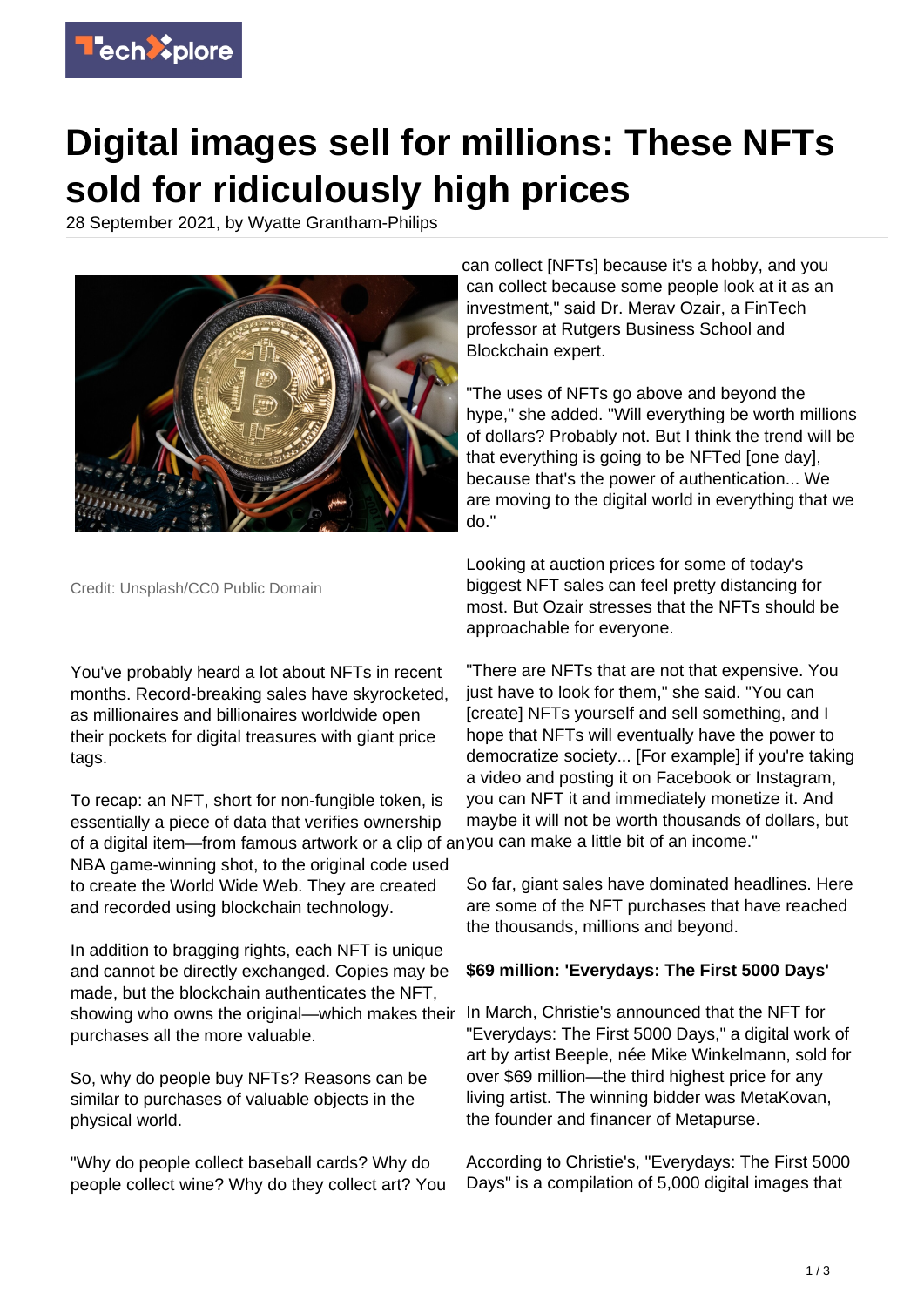

Beeple created and posted online for 5,000 days straight, starting in May 2007.

"I almost look at it now like I'm a political cartoonist," Beeple explained in the Christie's Lot Essay. "Except instead of doing sketches, I'm using **Nearly \$400K: LeBron James top shot clip** the most advanced 3D tools to make comments on current events, almost in real-time."

### **\$6 million to raise climate change awareness: 'Ocean Front'**

Also in March, another NFT for a Beeple work sold for millions. "Ocean Front" was purchased by Justin the late Kobe Bryant, who had died less than a Sun, Founder of TRON Foundation and CEO of BitTorrent, for \$6 million.

The NFT was part of the Open Earth Foundation's Carbon Drop collection, which auctioned off 8 unique, carbon-negative NFTs inspired by Earth and the climate crisis. All proceeds were to go towards the nonprofit's efforts, which include helping to spread awareness and transparency about the realties of climate change in the digital space.

Beeple celebrated "Ocean Front's" sale on Twitter, writing "SIX MILLION DOLLARS for climate change. THIS is what we need to enact real meaningful change."

# **\$5.4 Million: Original Code for the World Wide Web**

At the end of June, the NFT of the original code used to create the World Wide Web (WWW) was sold for \$5.4 million at Sotheby's auction house. The NFT was offered by WWW code creator Sir Tim Berners-Lee himself.

"The process of bringing this NFT to auction has offered me the opportunity to look back in time to the moment I first sat down to write this code thirty years ago, and reflect on how far the web has come since then, and where it could go in the decades to come," said Berners-Lee in a statement.

Also in the press release, Oliver Barker, Chairman Sotheby's Europe, added, "While the source code

to the web itself is a digital artifact that has existed since 1990, it is not until the emergence of NFTs that something like this could ever have been harnessed for sale."

In April, the NFT of one of the most coveted moments minted by NBA Top Shot was sold at auction for nearly \$400,000.

The moment—a highlight of LeBron James dunking on a fast-break with a finishing move reminiscent of month earlier—was secured for \$387,600 through Heritage Auctions. It's a record for a Top Shot auction.

# **\$11.8 million: 'CryptoPunk'**

Another Sotheby's June auction sold the NFT of "CryptoPunk 7523" for almost \$11.8 million.

According to Sotheby's, "CryptoPunk 7523" is one of nine Alien Cryptopunks, created by Larva Labs in 2017. But #7523 is the only one that wears a medical mask, which has served as a symbol amid the ongoing COVID-19 pandemic.

(c)2021 U.S. Today Distributed by Tribune Content Agency, LLC.